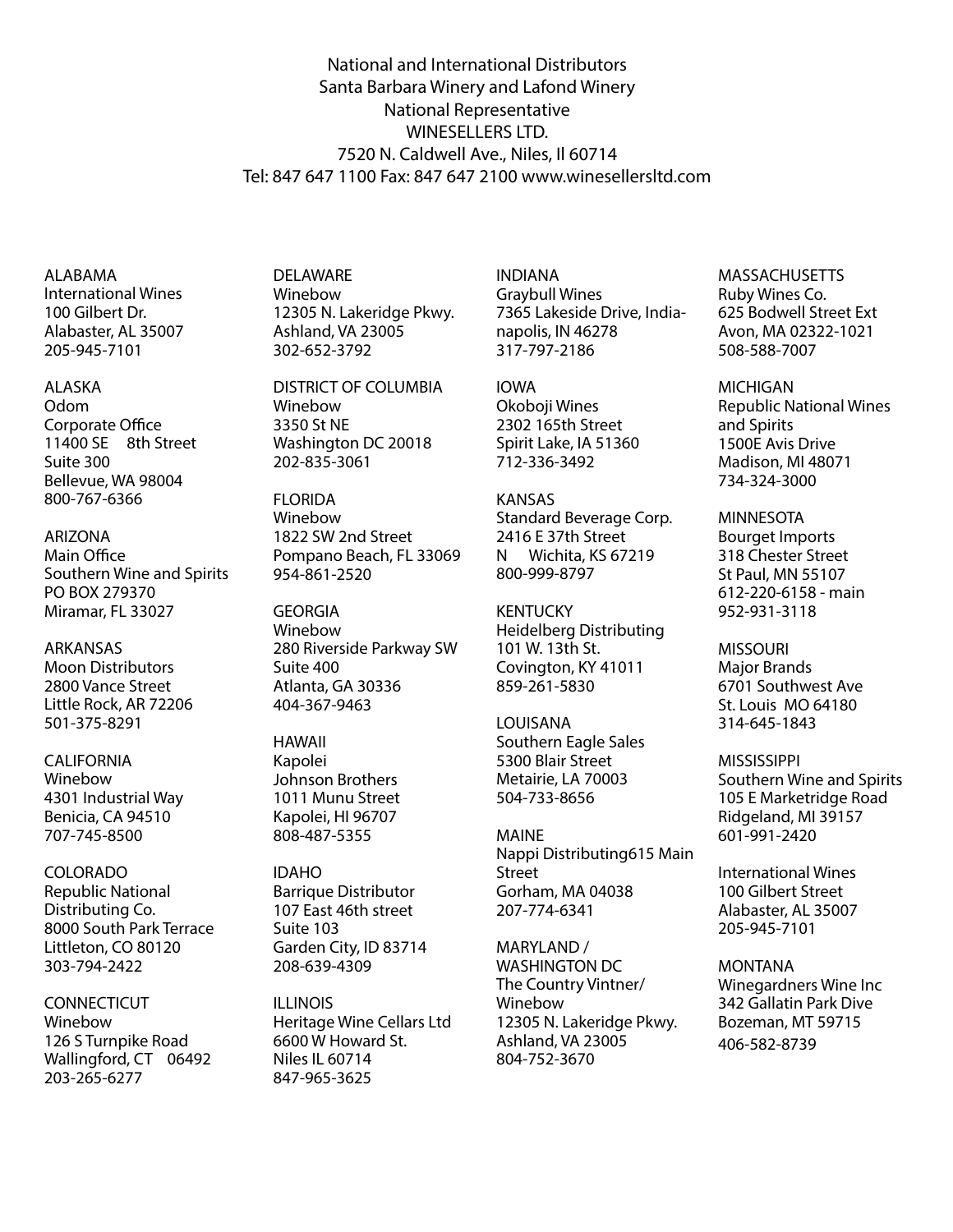National and International Distributors Santa Barbara Winery and Lafond Winery National Representative WINESELLERS LTD. 7520 N. Caldwell Ave., Niles, Il 60714 Tel: 847 647 1100 Fax: 847 647 2100 www.winesellersltd.com

NEBRASKA Republic National Dist. 8648 S. 117th Street La Vista, NE 68128 Sparks NV 89139 775-355-4500

#### **NEVADA**

Southern Wines and Spirits 8400 South Jones Boulevard Las Vegas, NV 89139 702-876-4500 960 United Circle

## NEW JERSEY

Regal Wine Imorts, inc 2 Commerce Dr # 3 Moorestown, NJ 08057 856-985-6388 www.regalwine.com

Winebow 20 Hook Mountain Road Suite 103A Pinebrook, NJ 07058 201-445-0620

NEW HAMPSHIRE Vinilandia 2 Greenleaf Woods Dr. Unit 201D Portsmouth, NH 03801 603-319-4863

NEW YORK Winebow 312 W 27th Street 7th Floor New York, NY 10001 212-255-9414

NEW YORK Regal Wine Imorts, inc 2 Commerce Dr # 3 Moorestown, NJ 08057 856-985-6388

NEW YORK UPSTATE Elmira Distributing Co. 374 Upper Oakwood Drive Elmira, NY 14903 607-734-6231

NORTH CAROLINA Haw River Wine Man 825 S Worth Street Burlington, BC 27215 336-228-0539

NORTH DOKATA Johnson Brothers 1358 North 39th Street Fargo, ND 58102 701-282-4660

OKLAHOMA Premium Brands Wine 3525 S Purdue Oklahoma City, OK 73179 405-947-4690

OHIO Wine Trends-Heidelberg 3601 Dryden Rd Moraine OH 45439 937-222-8692

RC Distributors 12410 Triskett Road Cleveland, OH 44111 216-889-9971

OREGON Winebow 8441 N. Albina Avenue permand, OR 97217

PENNSYLVANIA Majestic Wines and Spirits 487 Devon Park Drive Wayne, PA 19087 610-902-9400

RHODE ISLAND Horizon 121 Hopkins Hill Road Greenwich, RI 401-392-3580

SOUTH CAROLINA Carolina Wine Patrol The Country Vintner 4955 Dorchester Suite 1 N. Charleston, SC 29418 843-225-5277

SOUTH DAKOTA Okoboji Wines 918 W Cherokee Street Sioux Falls, SD 57104 605-321-4072

**TENNESSEE** Lipman Brothers, Inc. 411 Great Circle Road Nashville, TN 37228 615-244-2230

Athens Distributor 2735 Kanasita Drive #121 Hixson, TN 37343 423-629-7311

Star / Glazers 6290 Shelby View Drive Memphis, TN 38134

**TEXAS** Pioneer Wine Company 1416 Upfield Drive Carrollton, Texas 76001 214-461-7600

UTAH Bottleneck Wines Broker 4524 West 1980 South Salt Lake City, UT 84104 801-231-0875

VERMONT Vermont Wine Merchants 257 S. Champlin St. Burlington, VT 05401 802-658-6771

VIRGINIA Winebow 12305 N Lakeridge Pkwy Ashland, VA 23005 800-365-9463

**WASHINGTON** Winebow 9860 40th Ave S Seattle, WA 98118 206-326-5274

**WISCONSIN** Lo Duca Brothers 5665 South Westridge Dr. Suite 300 New Berlin, WI 53151 262-754-9850

Select Sellars PO BOX 401 New Glarus, WI 53574 608-332-3447

**WYOMING** State of Wyoming 6601 Campstool Rd. Cheyenne, WY 82002